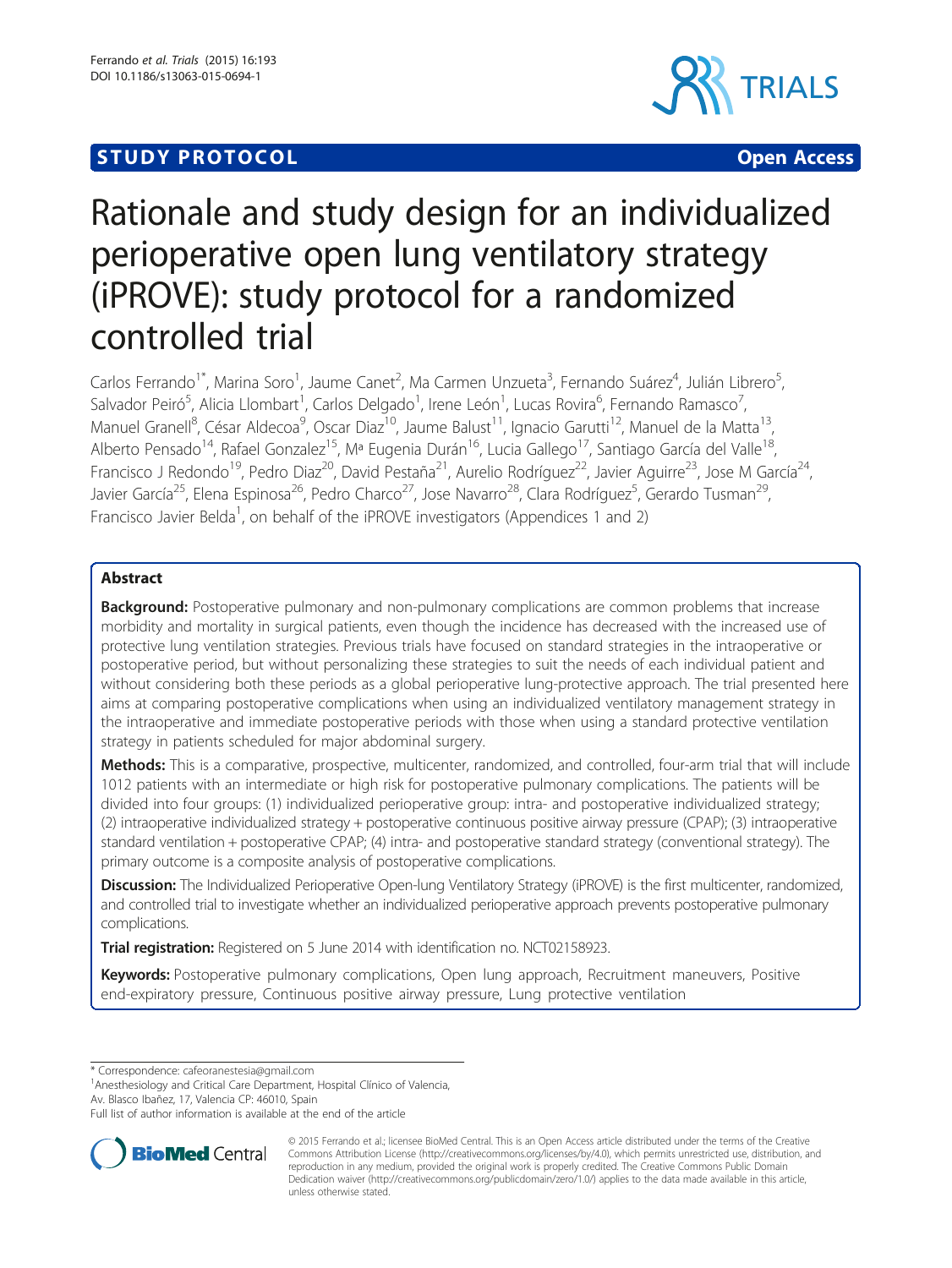### Background

Every year more than 230 million patients are scheduled for surgical procedures that require general anesthesia and mechanical ventilation [\[1](#page-10-0)], and these produce postoperative pulmonary complications (PPCs) that increase morbidity and mortality [[2-7\]](#page-10-0). There are several reasons for the appearance of PPCs related to general anesthesia and mechanical ventilation: first, cyclic alveolar recruitment/derecruitment related to atelectasis, which appears in almost all patients during general anesthesia; second, alveolar overdistension related to the use of high tidal volume (VT) or inadequate positive end-expiratory pressure (PEEP) levels [[8,9\]](#page-10-0). Even for short time periods, both these factors increase the alveolar and systemic in-flammatory response, thus favoring lung injury [[10](#page-10-0),[11](#page-10-0)] and multiple-organ system failure [[12\]](#page-10-0).

Protective ventilation with a low VT and adequate PEEP prevents lung injury and decreases morbi-mortality in critically ill patients with [\[13-15\]](#page-10-0) or without [\[16\]](#page-10-0) previous lung injury; this has also been shown for short-term intraoperative mechanical ventilation [\[17\]](#page-10-0), as supported by evidence from two separate meta-analyses [\[18,19](#page-10-0)]. An intraoperative VT of 6–8 ml/kg, together with a PEEP of 6–8 cmH2O, decreases PPCs, readmissions, intensive care unit (ICU) length of stay (LOS), and even mortality, compared to ventilation with a VT of 10 ml/kg and a PEEP of 3 cm $H<sub>2</sub>O$  [[19\]](#page-10-0). Despite a significant decrease in the number of PPCs, they are still high in intermediate- and highrisk patients [\[18-20](#page-10-0)]. We hypothesize that this may be either because one standard protective strategy does not fit all patients or because a global approach, including a combined intraoperative and postoperative strategy, is required to minimize postoperative complications in these patients.

Lung injury has also been attributed to a high fraction of inspired oxygen (FiO<sub>2</sub>) by, among other phenomena, increasing the number of reactive oxygen species (ROS), which has raised concerns about the potential harm of perioperative hyperoxia [\[21\]](#page-10-0). In spite of this, we propose the use of  $0.8$  FiO<sub>2</sub> intraoperatively for optimal care for several reasons. First, even though some studies have suggested that a high VT and hyperoxia have a synergistic effect that accentuates alveolar damage, lung-protective ventilation may substantially reduce additional risks from hyperoxia. The use of PEEP as well as protective mechanical ventilation (MV) has substantially reduced the risk related to hyperoxia for the vast majority of patients requiring MV [\[22\]](#page-10-0). Second, tissue hyperoxia decreases oxidative stress related to perioperative ischemia/reperfusion phenomena, an effect that has been demonstrated in colon, thoracic, and cardiac surgery [[23](#page-10-0)]. Third, the use of a FiO<sub>2</sub> of 0.8 during anesthesia has been shown to reduce surgical site infections (SSIs) in many surgical procedures [[24](#page-10-0)], with an SSI risk reduction of 23% for all surgeries combined [\[25\]](#page-10-0), and therefore the rationale for proposing hyperoxia as a factor in preventing SSIs is well established [[26](#page-10-0)]. Finally, hyperoxia does not seem to increase atelectasis or other pulmonary complications after surgical procedures [[24\]](#page-10-0).

Complementary strategies for lowering VT and PEEP during the intra- and postoperative periods, such as alveolar recruitment maneuvers (ARMs), individualizing PEEP settings (through a decremental PEEP trial),  $FiO<sub>2</sub> 0.8$ , and ventilatory support in the immediate postoperative period, have physiological benefits, such as improvements in oxygenation, ventilation and respiratory mechanics as well as and a reduction in PPCs [\[17,18,27-30](#page-10-0)]. However, these strategies are not commonly used together in clinical practice [\[30,31](#page-10-0)]. We hypothesized that, compared to a standard low-VT lung-protective ventilation strategy applied to all intermediate- to high-risk surgical patients, individualized ventilatory management consisting of a strategy for minimizing lung collapse and overdistension that combines the use of low VT, ARMs, an individualized PEEP trial, reevaluation of PEEP during the intraoperative period, and individualized ventilatory support in the postoperative period, will decrease postoperative pulmonary and systemic complications in patients with no previous lung injury.

Therefore, iPROVE aims to compare the efficacy of perioperative individualized ventilation and standard lung-protective ventilatory strategies to reduce the overall incidence of a composite of pulmonary and systemic complications.

#### Methods

#### Study design

The Individualized Perioperative Open-lung Ventilatory Strategy (iPROVE) trial is a comparative, prospective, multicenter, randomized, and controlled four-arm trial that will include 1012 patients (Figure [1\)](#page-2-0).

The trial has been designed in accordance with the fundamental principles established in the Declaration of Helsinki, the Convention of the European Council relating to human rights and biomedicine, and the Universal Declaration of UNESCO on the human genome and human rights, and with the requirements established by Spanish legislation in the field of biomedical research, the protection of personal data, and bioethics, which was classified by the Spanish Agency of Drugs and Medical Devices as a clinical randomized study without drugs on 8 April 2014 and registered on 5 June 2014 at [http://www.clinical](http://www.clinicaltrials.gov)[trials.gov](http://www.clinicaltrials.gov) with identification no. NCT02158923. Approval of the final protocol by the local committee at each participation center has been obtained prior to recruitment initiation (see Additional file [1\)](#page-9-0).

# Study population

The inclusion criteria of the study population consists of male and female patients ≥18 years old, with an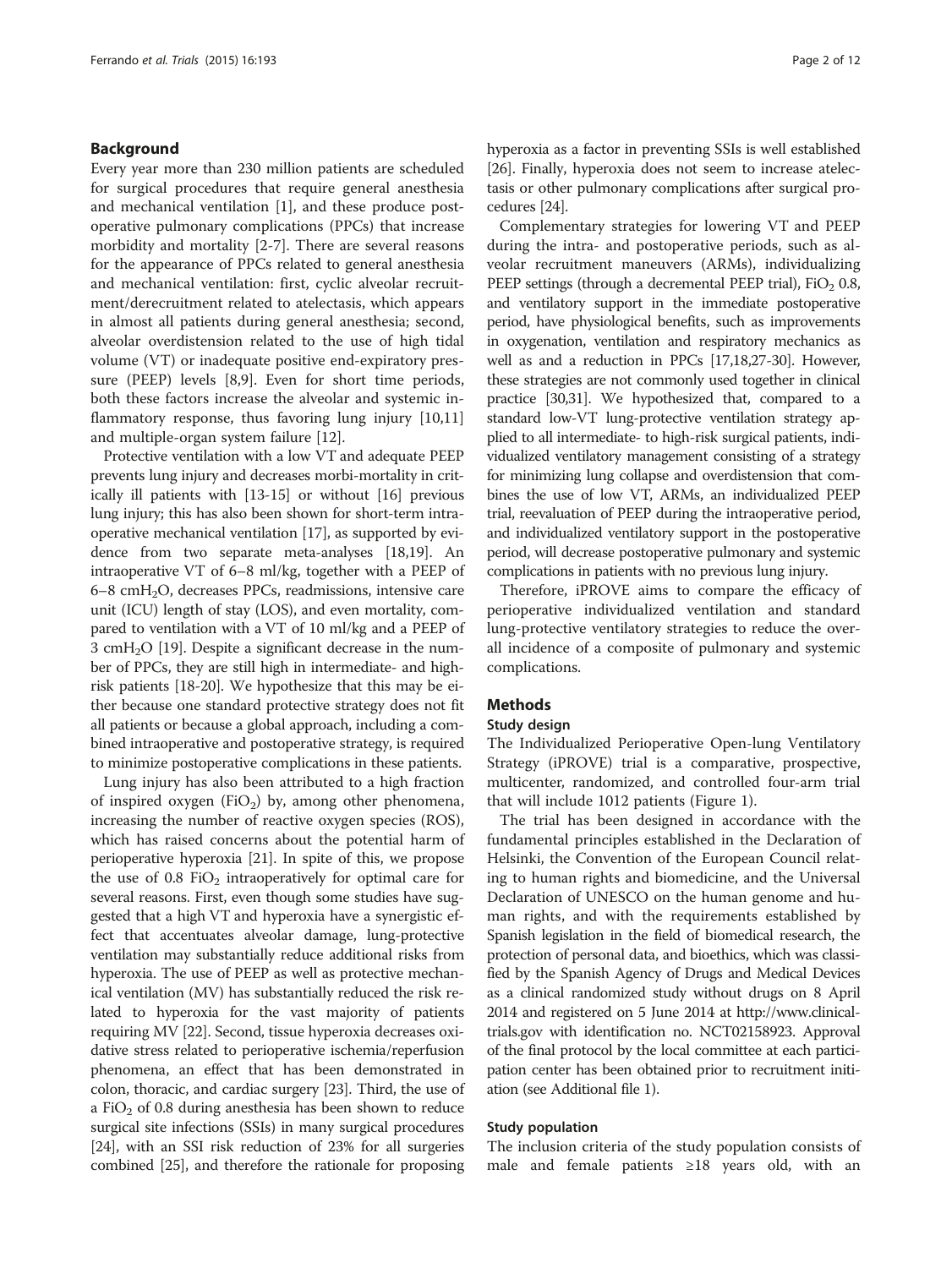<span id="page-2-0"></span>

intermediate or high risk of PPCs as defined by the ARIS-CAT score (based on the analysis of seven factors, in which a score between 26 and 44 points defines an intermediate risk and a score of more than 44 points defines a high risk [[31](#page-10-0)]), with a body mass index (BMI) of  $<$ 35 kg/m<sup>2</sup>, who are scheduled for major abdominal (laparotomy and laparoscopic) surgery with an expected operating time of more than 2 h (see Additional file [2\)](#page-9-0). Exclusion criteria are age <18 years, pregnancy or breast-feeding, a body mass index of  $>$ 35 kg/m<sup>2</sup>, moderate or severe acute respiratory distress syndrome (ARDS;  $PaO<sub>2</sub>/FiO<sub>2</sub> < 200 mmHg$ ), diagnosis of heart failure defined as a cardiac in- $\text{dex}$  <2.5 ml/min/m<sup>2</sup> or >2.5 when  $\geq$ 5 µg/kg/min dobutamine is required, or suspicion of heart failure according to clinical signs (hypotension, oliguria, pulmonary edema) together with NT-proBNP >13 pg/ml, diagnosis or suspicion of intracranial hypertension (>15 mmHg), mechanical ventilation in the last 15 days (including CPAP), presence of pneumothorax or giant bullae on a chest radiograph or computed tomography (CT), patients with chronic obstructive pulmonary disease (COPD) requiring oxygen or CPAP, and patients participating in another interventional study.

#### Method of randomization and bias minimization

Informed consent will be obtained from each participant before enrollment in the study. Patients who meet all the inclusion criteria and none of the exclusion criteria will be consecutively included and randomized into one of the four study arms (Figure 1):

- (1) Individualized perioperative group;
- (2) Individualized intraoperative group + postoperative CPAP;
- (3) Standard intraoperative group + postoperative CPAP;
- (4) Standard perioperative group.

The patients will be randomized online via the website <http://iprove.incliva.es> using the Mersenne Twister algorithm with an allocation rate of 1:1:1:1.

Blinding: At least two investigators are required in each participating center, because the study characteristics do not allow the blinding of investigators in the operating and postoperative room, so data acquired in these sites will not be blinded. After 24 h, all data will be acquired by the second investigator who will be blinded to the randomization arm.

# General procedures

All participating patients, regardless of the study arm into which they are randomized, will be monitored and managed following general standard of care practices aimed at maintaining optimal conditions. Both intraoperative and immediate-postoperative (3 h) anesthetic management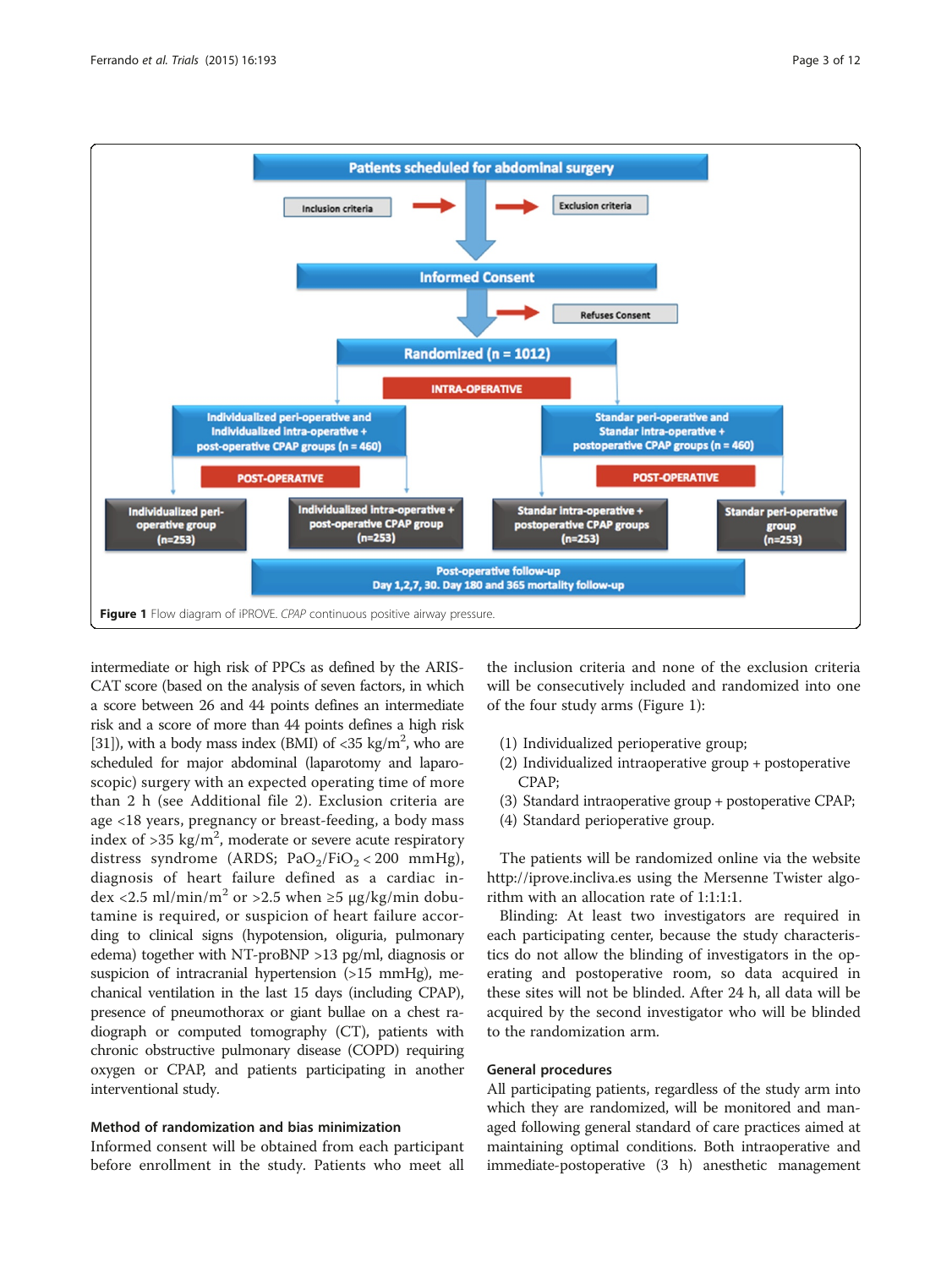(unrelated to ventilatory management) will be decided by the attending physician as they see fit, following the established protocols at each center. However, in order to ensure a high standard of anesthetic management, a number of common strategies have been established: halogenated agents will be given to maintain anesthesia, intra- and postoperative pain will be controlled with neuraxial anesthetics, hemodynamic management will be based on advance cardiac output monitoring, and fluids will be administered following goal-direct therapy principles. Appropriate antibiotic prophylaxis will be administered, and pharmacological prevention of postoperative nausea and vomiting (PONV) will be adopted. Finally, when nasogastric tube insertion is required, it should be withdrawn prior to extubation when possible. All these data will be collected and analyzed.

#### Monitoring

Intraoperative monitoring will include an electrocardiogram (ECG), pulse oximetry, capnography, bladder or esophageal temperature, anesthetic depth analysis (bispectral analysis, BIS) and a neuromuscular blockade (with train of four, TOF), invasive blood pressure measurements, and advanced hemodynamic monitoring with minimally invasive monitoring (optional depending on the standard clinical practice and availability of equipment at each hospital). Ventilatory parameters will be monitored by the anesthesia machine: VT, PEEP, FiO<sub>2</sub>, peak airway pressure ( $P_{\text{aw}}$ ), plateau pressure ( $P_{\text{plat}}$ ), and dynamic compliance of the respiratory system  $(C_{rs})$ . Intra-abdominal pressure (IAP) will be monitored during laparoscopic surgery. Postoperative monitoring will include at least an ECG, pulse oximetry, and invasive arterial pressure measurements.

#### General intraoperative ventilator management

Pre-oxygenation will be performed for 5 min at  $FiO<sub>2</sub> 0.8$ with a tightly sealed face mask before induction. Patients will be ventilated in volume control mode (VCV) with squared flow, a VT of 8 ml/kg of the predicted body weight (PBW), and a P<sub>plat</sub> of ≤25 cmH<sub>2</sub>O. If the P<sub>plat</sub> reaches or exceeds  $25 \text{ cm}H_2O$ , VT will be decreased in 1 ml/kg steps until the P<sub>plat</sub> drops to ≤25 cmH<sub>2</sub>O. The respiratory rate (RR) will be set to maintain an endtidal carbon dioxide partial pressure ( $E<sub>1</sub>CO<sub>2</sub>$ ) between 35–45 mmHg, with an inspiratory to expiratory ratio (I:E) of 1:2 and a inspiratory pause time of 20% of the inspiratory time. FiO<sub>2</sub> will be set at 0.8 throughout the whole procedure. During the awakening period from general anesthesia (patients with spontaneous ventilation), a FiO<sub>2</sub> of 0.8 will be applied at the same endexpiratory pressure used, using either PEEP or CPAP.

Extubation will not be allowed by applying a positive pressure above the previously set PEEP or CPAP or while suctioning through the tracheal device. If necessary, aspiration can be performed at least 10 min before extubation. After suction, the patient will be switched back to mechanical ventilation. If the patient is randomized into the individualized perioperative or individualized intraoperative + postoperative CPAP group, a new alveolar recruitment maneuver will be performed. Once extubation has been performed, the patient will be oxygenated with  $0.5$  FiO<sub>2</sub> through a Venturi mask.

#### Specific intraoperative ventilatory management

The intraoperative ventilatory management comprises a two-arm management strategy (Figure [1\)](#page-2-0).

#### Standard group

The patients will be ventilated as previously described in the General intraoperative ventilator management section.

#### Individualized group

In this group, an ARM is performed after intubation followed by a PEEP titration trial. Before the recruitment is performed the anesthesiologist must ensure that there is hemodynamic stability [mean arterial pressure (MAP) of more than 70 mmHg and/or a cardiac index of more than 2.5 ml/min/m<sup>2</sup>] for at least 5 min, a stroke volume variation (SVV) of less than 10%, and an adequate neuromuscular blockade (0 of 4 by TOF). The ARM is performed as described in the following section.

#### Alveolar recruitment maneuver (ARM)

The ventilator will be changed from VCV to pressurecontrolled ventilation (PCV) with a  $20$ -cmH<sub>2</sub>O driving pressure and an RR of 15 breaths per minute (rpm), I:E of 1:1, 0.8 FiO<sub>2</sub>, and PEEP of 5 cmH<sub>2</sub>O. For the recruitment phase, the PEEP level will be increased in steps of 5 cm $H_2O$  every ten respiratory cycles, up to a PEEP of 20 cmH<sub>2</sub>O, to produce an airway opening pressure of 40  $cmH<sub>2</sub>O$  and maintained for 15 respiratory cycles in the opening pressure [\[32\]](#page-10-0) (total maneuver time: 180 s). If hemodynamic instability appears during the recruitment phase (a >50% decrease in the cardiac index or MAP), the maneuver will be interrupted and 5–15 mg ephedrine or 0.05-0.15 mg phenylephrine given; after hemodynamic stabilization, a new ARM will be performed. After lung recruitment is accomplished, the optimal PEEP is titrated through a decremental PEEP trial, as described in the following section [\[8\]](#page-10-0) (Figure [2](#page-4-0)).

# Titration of the optimal individual positive end-expiratory pressure: Decremental PEEP trial

At the end of the last step of the PCV recruitment phase when the PEEP is 20  $\text{cm}H_2O$ , the mode will be switched to VCV with a VT of 8 ml/kg, RR of 15 rpm, and I:E of 1:2, 0.8 FiO<sub>2</sub>. After this, PEEP is decreased 2  $\text{cm}H_2\text{O}$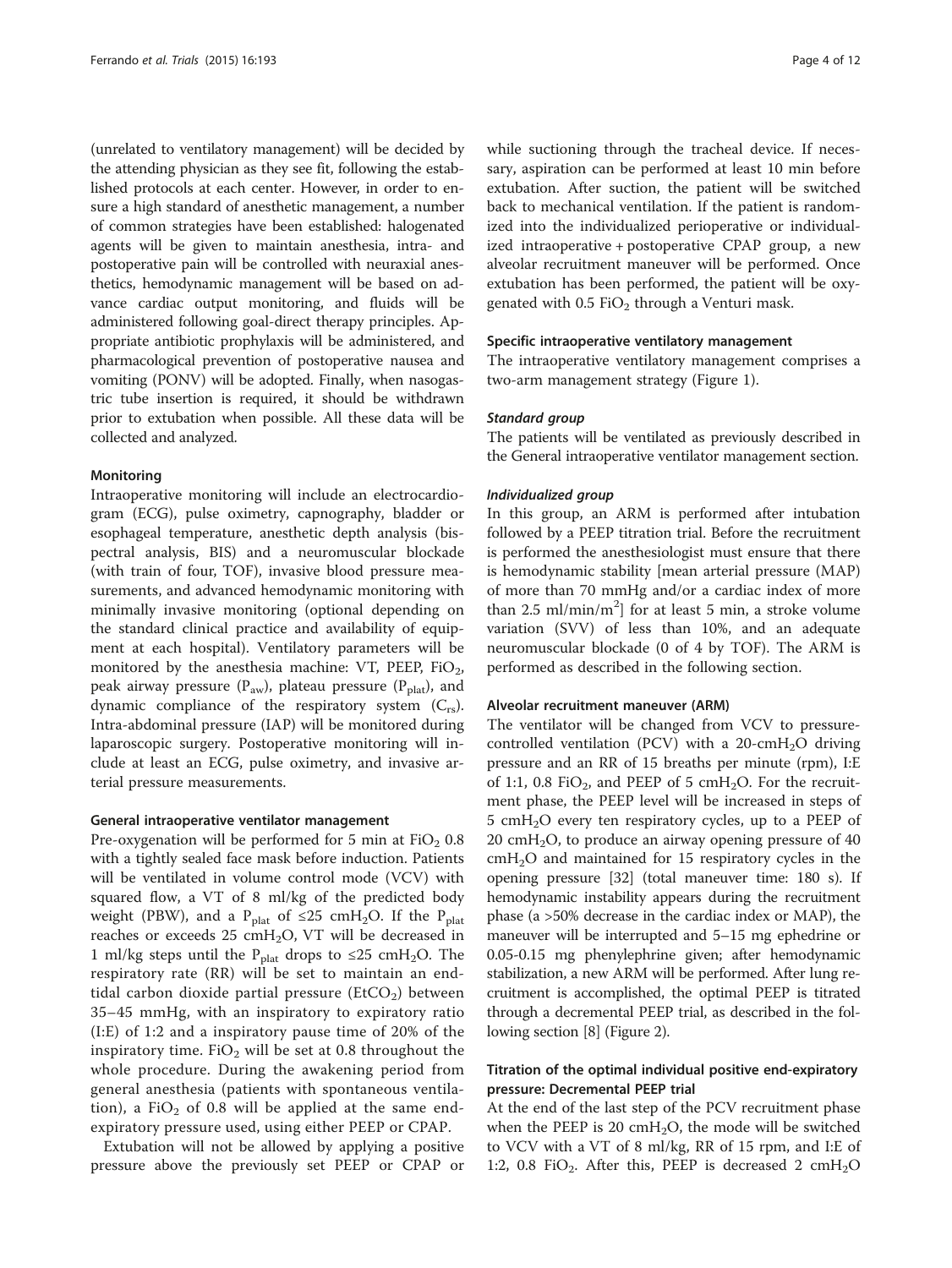<span id="page-4-0"></span>

steps every 30 s until the highest  $C_{rs}$  observed on the ventilator's monitor (until  $C_{rs}$  starts decreasing or does not increase). Once the best  $C_{rs}$  is known, a new recruitment maneuver is performed and the PEEP for the best  $C_{rs}$  + 2 cmH<sub>2</sub>O is adjusted. In the case of accidental airway depressurization, a new ARM is performed while an identical PEEP is set (Figure 2).

The need for new recruitment maneuvers and a PEEP trial is evaluated every 40 min by measuring the  $C_{RS}$  and peripheral capillary oxygen saturation  $(SpO<sub>2</sub>)$ . If there is a drop of more than 10% of the  $C_{rs}$ , FiO<sub>2</sub> will be transitorily decreased to 0.21-0.25 for at least 4 min, and if SpO<sub>2</sub> drops to ≤96% at this FiO<sub>2</sub>, a new recruitment and PEEP trial are performed.

#### Intraoperative rescue maneuvers

In the case of arterial hypoxemia (SpO<sub>2</sub> of ≤95% with FiO<sub>2</sub> 0.8), after excluding endobronchial tube displacement, bronchospasm, pneumothorax, or a hemodynamic cause, a protocol for rescue therapy has been devised for each specific group.

#### Individualized group

A new recruitment maneuver and PEEP trial are performed. If  $SpO<sub>2</sub>$  is less than 95%, FiO<sub>2</sub> is increased in 0.1 steps.

#### Standard group

The 0.1 FiO<sub>2</sub> is increased until  $SpO<sub>2</sub>$  is more than 95%. If arterial hypoxemia persists with 1.0  $FiO_2$ , the PEEP is increased in steps of 2 cm $H_2O$  (until a maximum of 12 cm $H_2O$ ).

# General postoperative management in the postoperative care unit

General postoperative management in the postoperative care unit (PACU) not related to ventilator management

will be decided by the attending physician following the established protocols at each center. Patients will be oxygenated with  $FiO<sub>2</sub>$  0.5 through a Venturi mask for the first 15 min. The arterial oxygenation will be evaluated 15 to 30 min later when patients are awake and collaborative [Glasgow coma score (GCS) higher than 13] without any residual anesthetic effect (Richmond scale −1 to +1) and under pain control [verbal analog pain scale (echelle verbal analogique; EVA) score <4| by decreasing the  $FiO<sub>2</sub>$ to 0.21 for at least 5 min (air test). The air test is intended to identify possible decreases in  $SpO<sub>2</sub>$  related to postoperative atelectasis that may have been masked by the use of  $0.5$  FiO<sub>2</sub>. The air test is not performed if the patient already has an  $SpO<sub>2</sub>$  below 96% with  $FiO<sub>2</sub>$  0.5. Air tests are repeated at 60, 120, and 180 min after PACU admission in all study patients. When the patient arrives in the PACU or ICU with invasive mechanical ventilation, the above-mentioned management will be applied after extubation.

#### Specific postoperative ventilatory management

Postoperative ventilatory management consists of two types of management for each of the two intraoperative arms (Figure [1](#page-2-0)).

#### Individualized perioperative group

Supplemental oxygen at  $FiO<sub>2</sub>$  0.5 will be delivered through a Venturi mask. If  $SpO<sub>2</sub>$  falls below 96% during the room-air test (FiO<sub>2</sub> 0.21 for 5 min), a CPAP of 5  $cmH<sub>2</sub>O$  (or 10  $cmH<sub>2</sub>O$  if the BMI exceeds 30) with  $FiO<sub>2</sub>$ 0.5 will be initiated. Reevaluation of arterial oxygenation will be performed every hour for the first 3 postoperative hours. If patients require CPAP at any time during their PACU stay, it will be maintained for 3 h, independently of their oxygenation levels.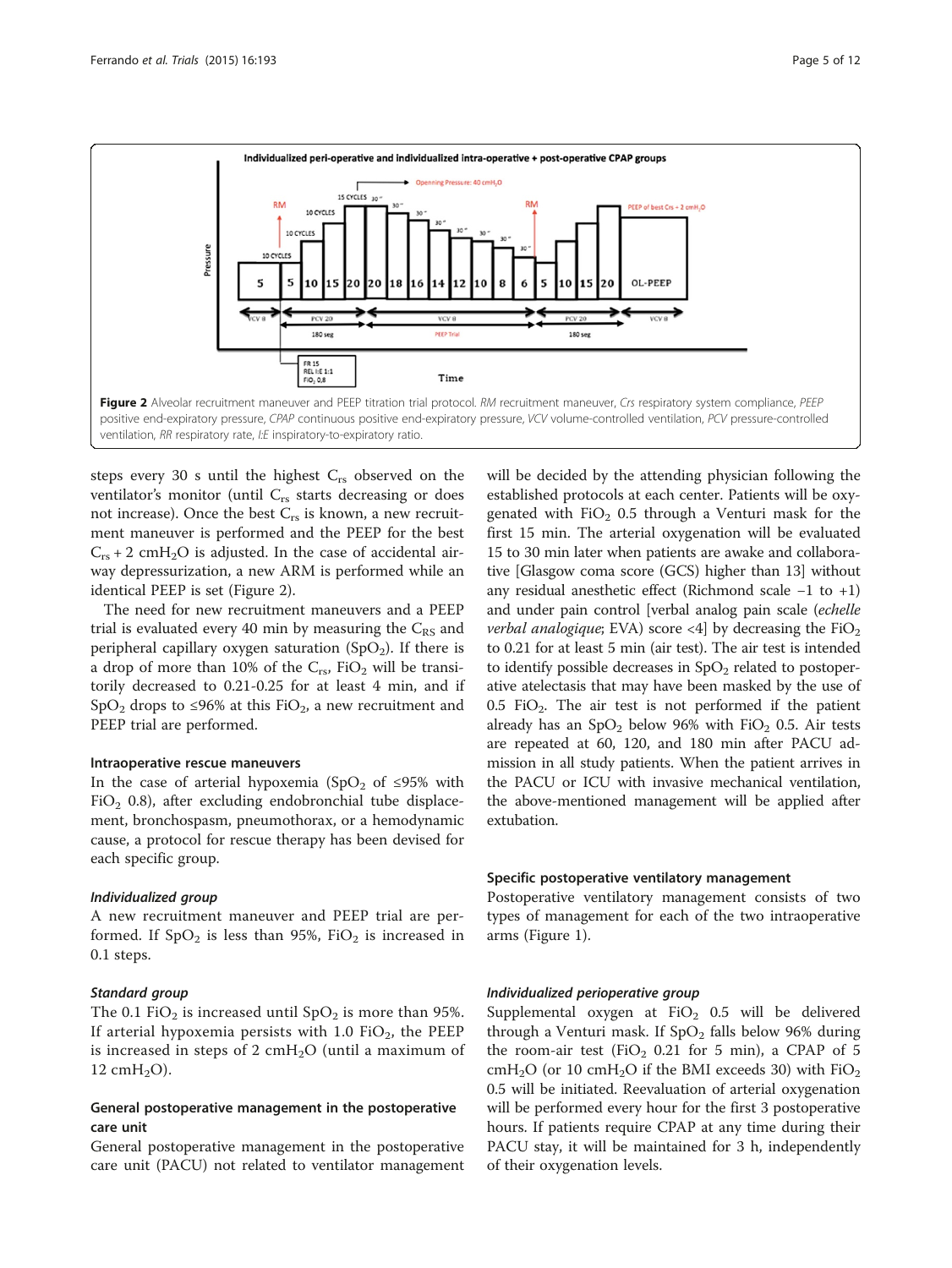# Individualized intraoperative + postoperative CPAP group

A CPAP of 5  $cmH<sub>2</sub>O$  (or 10  $cmH<sub>2</sub>O$  if the BMI exceeds 30) with a  $FiO<sub>2</sub>$  0.5 will be applied to all patients in this group.

# Standard + postoperative CPAP group

A CPAP of 5  $cmH<sub>2</sub>O$  (or 10  $cmH<sub>2</sub>O$  if the BMI exceeds 30) with a  $FiO<sub>2</sub>$  0.5 will be applied to all patients in this group.

# Standard group

Supplemental oxygen at  $0.5$  FiO<sub>2</sub> will be delivered through a Venturi mask.

If any patient in any group experiences PONV or does not tolerate the CPAP device, they will be changed to standard therapy.

#### Postoperative rescue maneuver

Rescue therapies are initiated if the  $SpO<sub>2</sub>$  decreases to 92% or less during the air test or if  $SpO<sub>2</sub>$  is 95% or less while on 0.5 FiO<sub>2</sub>, with or without pressurization according to the patient's randomized group. Evaluation of a positive or negative response to the rescue maneuver is performed in a maximum period of 30 min.

Individualized perioperative group:

- (1) For patients with a  $0.5$  FiO<sub>2</sub> Venturi mask, the rescue maneuver is started with  $5 \text{ cm}H_2O$  CPAP (or 10  $\text{cm}H_2\text{O}$  if the BMI exceeds 30). If the patient is already on  $5 \text{ cmH}_2\text{O}$  CPAP, it will be increased to 10  $cmH<sub>2</sub>O$ .
- (2) In patients with a BMI exceeding 30 or with persistent hypoxemia and/or hypercapnia [blood partial pressure of carbon dioxide (PaCO<sub>2</sub>) > 50 mmHg with a pH <7.30], tachypnea (RR >25 rpm), or increased activity of accessory respiratory muscles are present, inspiratory support with noninvasive ventilation (NIV) will be started.

Individualized intraoperative + postoperative CPAP and Standard + postoperative CPAP group:

- (1) CPAP will be increased to 10 cmH<sub>2</sub>O in all cases.
- (2) In patients with a BMI of more than 30 or persistent hypoxemia and/or hypercapnia (PaCO<sub>2</sub> > 50 mmHg with a pH <7.30), tachypnea (RR >5 rpm), or increased activity of accessory respiratory muscles are present, inspiratory support with NIV will be started.

#### Standard group:

(1) FiO<sub>2</sub> will be increased to 0.8 through a controlled  $FiO<sub>2</sub>$  mask with a reservoir bag.

- (2) If there is persistent hypoxemia, CPAP of 5  $\text{cm}H_2\text{O}$ (or  $10 \text{ cm}$ H<sub>2</sub>O if the BMI exceeds 30) will be used.
- (3) If hypoxemia persists, CPAP will be increased to  $10 \text{ cm}H_2O$ .
- (4) If persistent hypoxemia and/or hypercapnia (PaCO<sub>2</sub> > 50 mmHg with a pH <7.30), tachypnea (RR exceeding 25 rpm), or increased activity of accessory respiratory muscles are present, inspiratory support with NIV will be started.

# Noninvasive ventilation (NIV)

The ventilator (specific for NIV or with software for NIV) and interface for NIV will be chosen by the attending physician and based on hospital availability. CPAP, i.e., expiratory positive airway pressure (EPAP), and  $FiO<sub>2</sub>$  will be set according to the patient's randomized group. Positive pressure will start with an inspiratory positive airway pressure (IPAP) of 5  $cmH<sub>2</sub>O$ higher than the EPAP and will be increased in steps of 5 cmH<sub>2</sub>O up to 15 cmH<sub>2</sub>O. The EPAP will be increased to a maximum of 10  $\text{cm}H_2O$  (15  $\text{cm}H_2O$  if the BMI exceeds 30).

# Invasive ventilation

Direct tracheal intubation (without NIV trial) will be indicated if the patients also meet at least one of the following criteria:

- (1) Hemodynamic instability [a systolic blood pressure  $(SBP)$  <80 mmHg or <40% of the basal or vasoactive drug requirements for more than 2 h is required to maintain the SBP above 80 mmHg].
- (2) Ventricular arrhythmias with hemodynamic instability or ECG signs of myocardial ischemia.
- (3) GCS of less than 9.
- (4) Sedation requirement due to agitation.

Tracheal intubation after 1 h of NIV will be indicated in patients meeting at least one of the following criteria:

- (1) Severe hypoxemia (SpO<sub>2</sub> < 92% with a FiO<sub>2</sub> as prescribed according to the randomized group).
- (2) Respiratory acidosis (pH <7.30 with a  $PaCO<sub>2</sub>$ ) 50 mmHg).
- (3) Signs of distress with increased use of accessory respiratory muscles or paradoxical thoracicabdominal respiratory movements.

# Study variables

The primary outcome of the iPROVE trial is a composite of pulmonary and systemic complications experienced by the study population in the first 7 days after surgery and can be divided into respiratory complications and systemic complications as discussed below.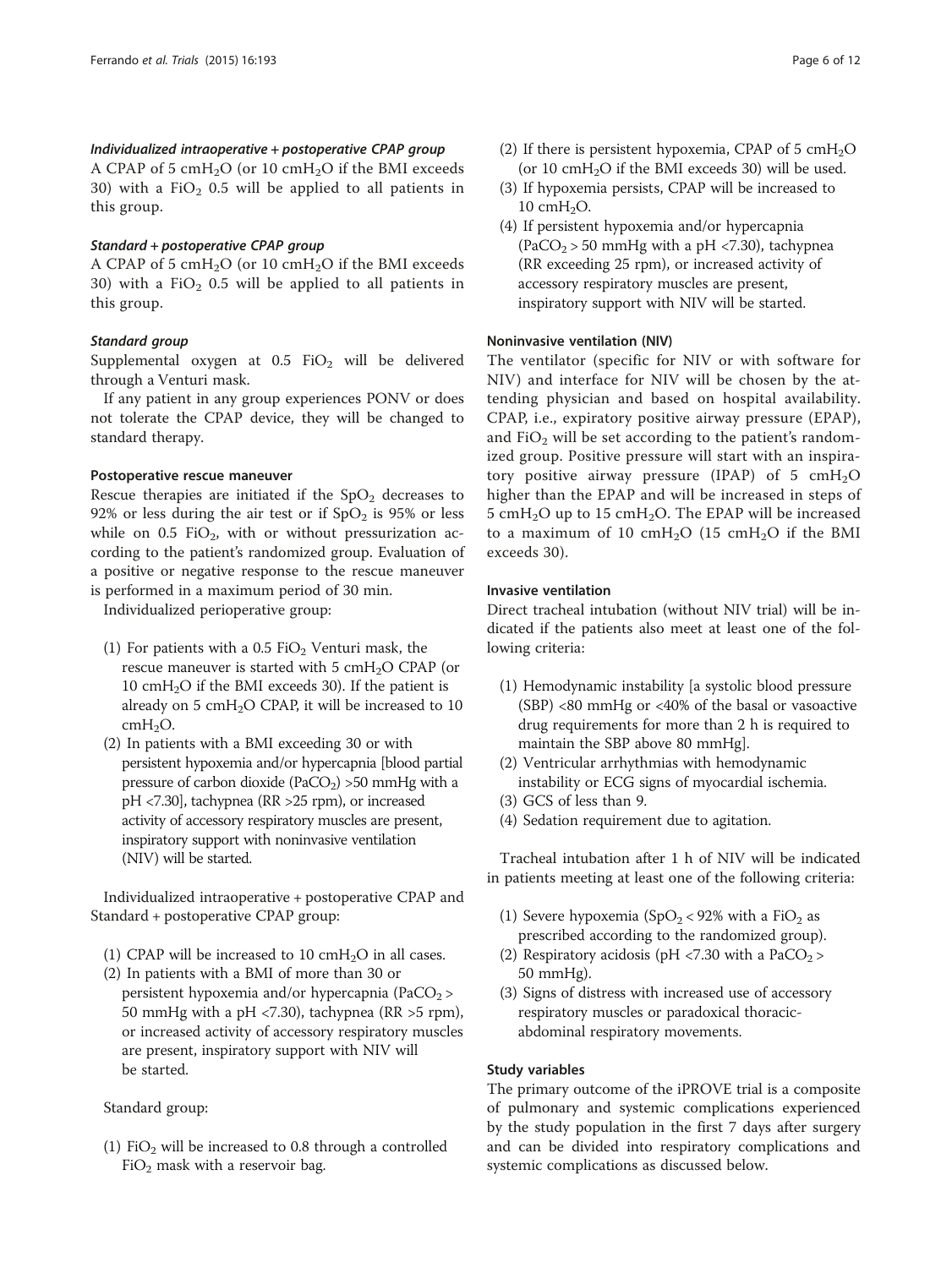Respiratory complications:

- (1)Atelectasis: defined by a combination of  $SpO<sub>2</sub> \le 96\%$ during the air test and chest X-ray images suggesting lung opacities with a shift in the mediastinum, hilum, or hemidiaphragm toward the affected area and compensatory overinflation in the adjacent non-atelectic lung.
- (2) Hypoxemia: defined as  $SpO<sub>2</sub>$  of 92% or less with 0.21 FiO<sub>2</sub> or SpO<sub>2</sub> of 95% or less with 0.5 FiO<sub>2</sub>.
- (3) ARDS: according to the Berlin definition [\[33\]](#page-10-0).
- (4) Pneumonia: the presence of a new pulmonary infiltrate and/or progression of previous pulmonary infiltrates on a chest radiograph plus at least two of the following criteria: (a) leukocytosis with >12,000  $WBC/mm^3$  or leukopenia with <4000 WBC/mm<sup>3</sup>, (b) fever >38.5°C or hypothermia <36°C, and (c) increased secretions with purulent sputum and a positive bronchial aspirate.
- (5) Pleural effusion: chest x-ray with the presence of costophrenic angle blunting, displacement of adjacent anatomical structures, and blunting of the hemidiaphragmatic silhouette in the supine position.
- (6) Bronchospasm: presence of expiratory wheezing treated with bronchodilators.
- (7) Pneumothorax: air in the pleural space and the mediastinum is shifted to the opposite side (a thorax radiography will be performed in suspected cases of auscultation hoarseness).
- (8) Aspiration pneumonitis: respiratory failure after the inhalation of regurgitated contents.
- (9) Requirements for rescue maneuvers: increased  $FiO<sub>2</sub>$ , increased requirement for CPAP, or the need for noninvasive or invasive ventilation.
- (10) Early extubation failure or requirement of reintubation.

Systemic complications:

- (1) Heart failure: cardiac index <2.5 ml/min/m<sup>2</sup> or >2.5 when ≥5 μg/kg/min dobutamine is required. Clinical signs (hypotension, oliguria, pulmonary edema) together with NT-proBNP >13 pg/ml or echocardiographic diagnosis [[34\]](#page-10-0).
- (2) Systemic inflammatory response syndrome (SIRS): axillary temperature >38.5°C or <35.5°C, or central temperature of 38°C and 36°C, respectively. Heart rate (HR) >90 bpm (in the presence of atrial arrhythmia, the ventricular rate measurement will be used). If medication that could affect the HR is administered, the patient must meet the following three criteria: (a) RR > 20 rpm, (b) a PaCO<sub>2</sub> of  $\langle$  -32 mmHg or use of mechanical ventilation, (c) leukocytosis of  $\geq$ 12 × 10<sup>9</sup>/l, or leukopenia of  $<$ 4  $\times$  10<sup>9</sup>/l.
- (3) Sepsis: infectious focus identified plus SIRS criteria.
- (4) Severe sepsis: sepsis plus at least one organ dysfunction, hypoperfusion, or hypotension.
- (5) Septic shock: Severe sepsis with hypotension and hypoperfusion that is unresponsive to fluids.
- (6) Renal failure, following the acute kidney injury scale [[35](#page-10-0)].
- (7) Anastomosis dehiscence: suture line failure with leakage of the intraluminal contents that may cause peritonitis, fistula from the wound or drain, or appearing as an abdominal fluid collection (diagnosed with imaging) that causes fever, septicemia, and shock.
- (8) Abdominal abscess diagnosed with imaging techniques (CT).
- (9) Surgical wound infection: following the CDC criteria [[36\]](#page-10-0).
- (10) Surgical reintervention required.

The secondary outcomes are the composite of postoperative pulmonary complications at 7 days and over the first 30 post-surgical days. Other secondary outcomes are:

- (1) Increased ICU length of stay (LOS).
- (2) Increased hospital LOS.
- (3) ICU readmission in the first 30 days after surgery.
- (4) Hospital readmission in the first 30 days after surgery.
- (5) Mortality within 30, 180, or 365 days.
- (6) The presence of plasma inflammatory markers: increased expression of interleukin 8 (IL-8), tumor necrosis factor alpha (TNF-α), and monocyte chemo-attractant protein (MCP-1). Plasma samples will be taken preoperatively and 48 h post-surgery.

The primary and secondary data outcomes will be taken 15 min and 3 h after PACU/ICU admission and at 1, 2, 7, and 30 days after surgery, with a 180- and 365 day follow-up for mortality. Plasma samples will be taken preoperatively and at 2 days after surgery. If the patient is not extubated in the operating room, the first four data time points will be taken from the time of extubation.

### Other follow-up variables

Baseline variables will be recorded preoperatively and are age, sex, height, weight, body mass index, American Society of Anesthesiologists (ASA) physical status, sequential organ failure assessment (SOFA) score, ARISCAT [[26](#page-10-0)] risk score, type of intervention, and medical history.

Intraoperative parameters recorded at three different time points (post-induction, 60 min after induction, and pre-extubation) will be: arterial blood gases,  $SpO<sub>2</sub>$ ,  $FiO<sub>2</sub>$ , respiratory variables [VT, PEEP,  $P_{aw}$ ,  $P_{plat}$ ,  $C_{rs}$ , respiratory system resistance  $(R_{aw})$ , hemodynamics (cardiac index,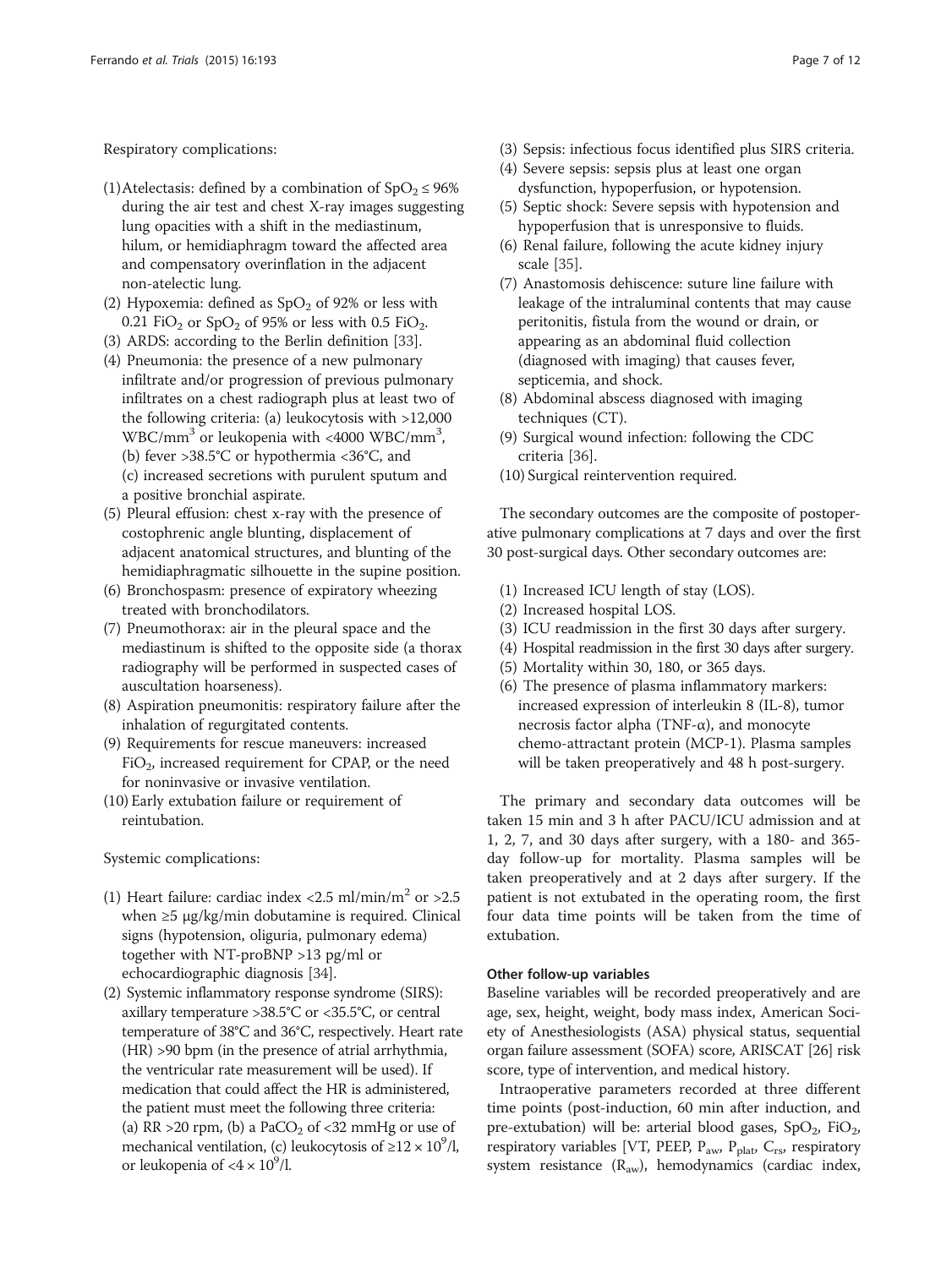PAM, and stroke volume variation (SVV) and/or pulse pressure variation (PPV)], diuresis, and temperature. Other relevant data that include the types of anesthetic drugs used, type and volume of fluids, blood loss and transfusion requirements, need of vasoactive drugs, diuresis, nasogastric tube insertion, duration of surgery, mechanical ventilation time, number of recruitment maneuvers performed, and the need for rescue therapy will also be recorded.

#### Statistical analysis

The sample size was estimated from the literature, assuming a risk of 25% for developing postoperative pulmonary or non-pulmonary complications [\[17](#page-10-0)], a relative reduction of 50% in the incidence of these complications with individualized alternative treatment in the groups, and taking into account the statistical power for making matched comparisons between the four groups in the study [\[37](#page-10-0)]; using a significance level of 5% and a power of 80% results in a total requirement of 920 patients (230 in each ventilatory management group). This figure was enlarged to 1012 (10%) to compensate for possible dropouts. The recruitment among centers will be competitive.

First, the patient baseline variables will be described and the homogeneity of these groups evaluated using appropriate statistical tests for the type of variable being analyzed (mean difference of proportions, chi-square, ANOVA, with a corresponding confidence interval of 95%). Then bivariate associations between patient characteristics, the primary endpoint, and the secondary outcomes will be performed by calculating their respective odds ratios or, in the case of a quantitative outcome, by an ANOVA test.

Following this, the association between the intervention groups and the main and secondary outcomes will be analyzed, calculating the corresponding odds ratio, or ANOVA in the case of quantitative outcomes. In all cases, respective means or proportions are estimated with their respective 95% confidence intervals. The primary outcome, pulmonary complications outcome, nonpulmonary complications, and mortality measurement analyses will be repeated using multivariate logistic regression models and adjusted to any patient characteristics that are shown to be clinically relevant by the previous bivariate analyses. Similarly, a multilevel analysis will be performed, incorporating different hospitals as random effects in order to assess whether the recruitment center influenced the results.

The monitoring plan is based on the modified Haybittle-Peto boundaries for stopping trials after interim analyses in the second half of the inclusion period [[38,39\]](#page-11-0). Analysis of the main endpoint will be presented to the Data and Safety management board under a

blinded code for allocation group. The first interim analysis will be conducted when outcome data of 460 trial participants have been obtained and/or the main endpoints for 150 participants have been documented. If this first interim analysis is significant ( $P < 0.001$ ) for benefit or harm from the intervention, a second interim analysis will be carried out when outcome data for 600 trial participants have been obtained. If this second interim analysis is also statistically significant ( $P < 0.001$ ) for benefit or harm, the Data and Safety management board will advise the Steering Committee to stop the trial.

#### Trial organization

The steering committee is constituted by the study principal investigators who contributed to its design and approved the final protocol. The executive committee comprises the main investigators of each participating center and is responsible for administrative, trial, and data management. The Data and Safety management board is composed of independent experts in mechanical ventilation and multicenter trials, and it recommends the continuance or discontinuation of the study based on the evidence collected at interim analysis intervals. The trial management team comprises a chief investigator, a project manager, a statistician, and an investigator expert in informatics. The responsibilities of this team are:

- (1) Planning and conducting the study: designing the protocol, case report, and electronic case report (e-CRF) forms, designing the investigator manual, and managing and controlling the data quality.
- (2) Research center support: assisting the centers with the administrative submission, monitoring recruitment rates and taking action to increase recruitment if necessary, monitoring follow-ups, auditing, and sending study materials to the research centers.
- (3) Producing a monthly study newsletter and developing supporting material for the study.
- (4) Statistical analysis and research reporting: complete statistical analysis and helping in writing the final manuscript.

### **Discussion**

Postoperative pulmonary and systemic complications are a common problem in patients with an intermediate or high risk of PPCs, and there is clear evidence showing that protective mechanical ventilation can attenuate these complications by limiting lung injury and the systemic inflammatory response [[17,20](#page-10-0)].

Atelectasis appears in almost all patients during general anesthesia, favoring the two mechanisms of ventilatorinduced lung injury (VILI) [\[40-42\]](#page-11-0): alveolar cyclic recruitment/derecruitment and overdistension because the aerated part of the lung receives most of the VT. These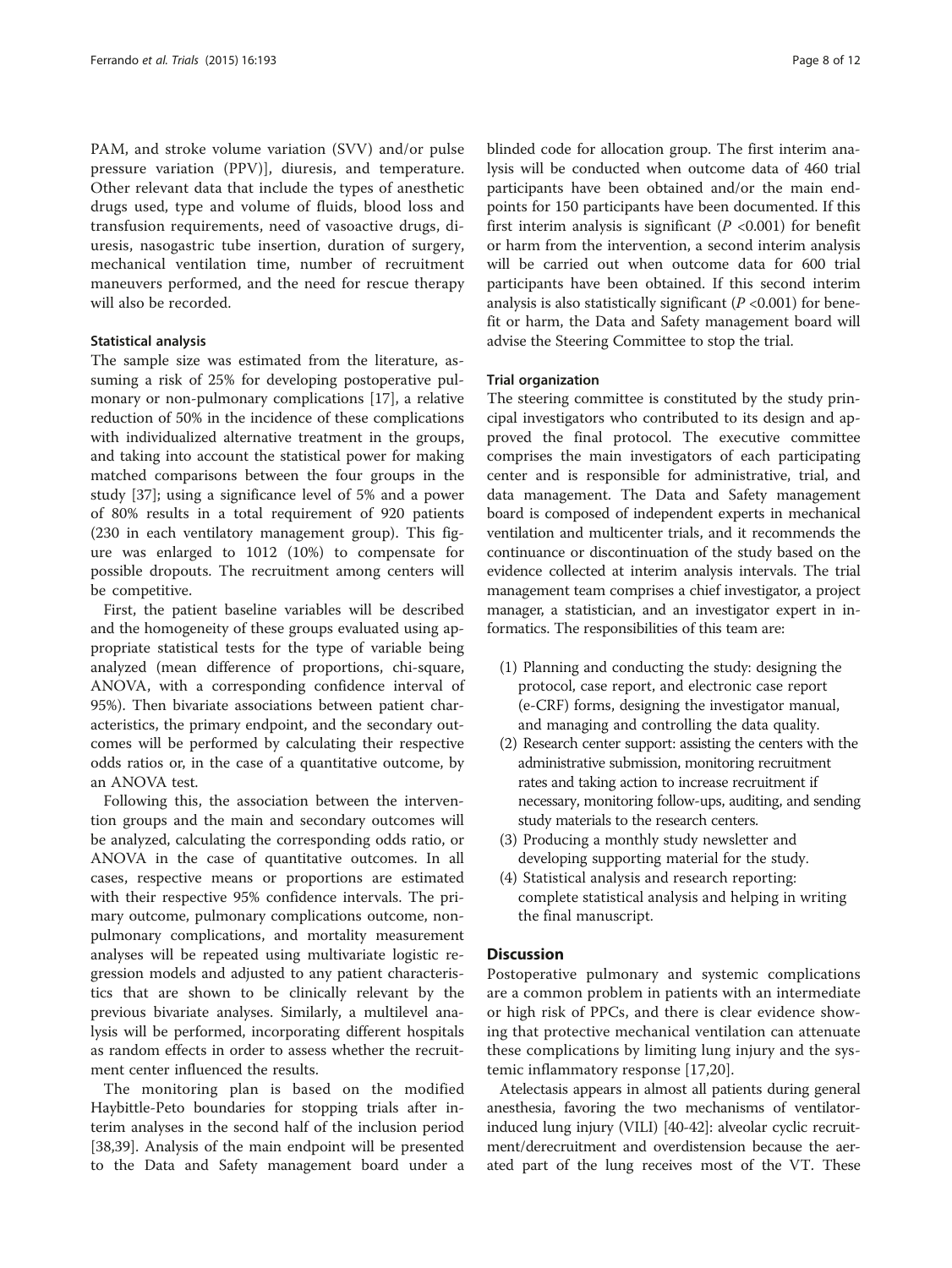mechanisms produce alveolar damage and trigger the local and systemic inflammatory responses, favoring pulmonary and systemic lung complications, even in short-term mechanical ventilation in previously healthy lungs [\[12](#page-10-0)[,43\]](#page-11-0).

Lung-protective mechanical ventilation with a low VT minimizes overdistension and reduces lung injury not only in ARDS patients or patients without lung injury receiving long-term mechanical ventilation, but also during intraoperative short-term mechanical ventilation. This has been recently confirmed in a randomized controlled trial [\[17](#page-10-0)] and in previous meta-analyses [\[18,19](#page-10-0)]. The use of a low VT favors atelectasis and therefore makes PEEP the other key point in the lung-protective ventilatory strategy, which aims to avoid cyclic recruitment/derecruitment. However, the ideal PEEP level is not yet known because of the high heterogeneity in the methods for setting the PEEP settings and the different PEEP levels used in previous trials.

Recently, two large randomized controlled trials tried to show the benefits of the open lung concept, including recruitment maneuvers and higher PEEP levels than those normally used in clinical practice. The PROtective Ventilation using High versus Low positive end-expiratory pressure (PROVHILO) study showed no differences between high PEEP (12  $cmH<sub>2</sub>O$ ) levels combined with recruitment maneuvers compared to a *low* PEEP (less than 2 cmH<sub>2</sub>O) levels [\[20\]](#page-10-0). These results may be explained by the use of an inadequate opening pressure during the recruitment maneuver  $(30-35 \text{ cmH}_2\text{O})$  during only three respiratory cycles or may be related to the use of inadequately high PEEP levels that may well be as harmful in terms of lung injury as low PEEP levels. The Intraoperative Protective Ventilation in Abdominal Surgery (IMPROVE) study showed that the strategy of a VT of 6–8 ml/kg IBW with repetitive recruitment maneuvers combined with a standardized PEEP level  $(6-8 \text{ cmH}_2\text{O})$  was beneficial, but only compared to the nonprotective ventilation strategy using high VT (10-12 ml/kg IBW) with no PEEP [\[17\]](#page-10-0).

Although the IMPROVE strategy resulted in a positive effect of the open lung concept, we believe that it could be improved by limiting the unnecessary number of recruitment maneuvers during the intraoperative period because it is known that ARMs themselves can trigger an inflammatory response. Thus, this strategy can be further improved by individualizing the PEEP level titration; this approach maintains the benefits of the maneuver and makes it more time-effective, therefore decreasing the need for repeated recruitment maneuvers [[8\]](#page-10-0). Another important intraoperative strategy for optimal care proposed in this study is the use of 80% supplemental oxygen, which has been demonstrated to reduce the incidence of SSIs without increasing postoperative pulmonary complications [[24\]](#page-10-0). Finally, atelectasis formation is favored in the immediate postoperative period by many factors. Several

clinical studies show that prophylactic pressurization, or pressurization at the first sign of hypoxemia, reduces postoperative pulmonary complications [\[30](#page-10-0)].

Despite these interesting results, there are no clinical trials that apply these strategies with an individualized approach in both the intraoperative and postoperative period settings, i.e., by integrating intraoperative and immediate postoperative strategies, but aiming all of them toward protecting the lung from injury and thus reducing pulmonary and non-pulmonary postoperative complications.

In this trial, the effectiveness of individualized implementation and global approaches to lung-protective ventilation, to keep lung collapse and overdistension to a minimum, will be evaluated. The strategy includes all the maneuvers that have previously been shown to have a beneficial effect:

- (1) Low VT
- (2) ARMs
- (3) Individualized PEEP setting with a decremental PEEP trial
- (4) Reevaluation of PEEP during the intraoperative period
- (5) High intraoperative  $FiO<sub>2</sub>$
- (6) Individualized ventilatory support in the postoperative period.

If the trial demonstrates that the individualized perioperative global approach decreases postoperative complications, these findings will represent a big improvement in the management of moderate- and high-risk surgical patients.

#### Trial status

The iPROVE screening for patients begins in January 2015. Local ethics approval at each participation center is required.

# Appendix 1

The iPROVE Investigators consist of:

Steering committee: Carlos Ferrando, Javier Belda, Marina Soro, Jaume Canet, Carmen Unzueta, Fernando Suárez, Julián Librero, Alicia Llombart.

Executive committee: Carlos Ferrando, Jaume Canet, Mª Carmen Unzueta, Lucas Rovira, Fernando Ramasco, Manuel Granell, César Aldecoa, Oscar Diaz, Jaume Balust, Ignacio Garutti, Roque Company, Teresa Alonso, Rafael Gonzalez, Mª Eugenia Durán, Lucia Gallego, Santiago García del Valle, Javier Redondo, Pedro Diaz, David Pestaña, Aurelio Rodríguez, Marisol Hernandez, Javier García, Elena Espinosa, Pedro Charco, Manuel de la Matta, Maite Ibáñez, Francisco Barrios.

Data and Safety management board: Jesus Villar, Joao Borges, Samir Jaber.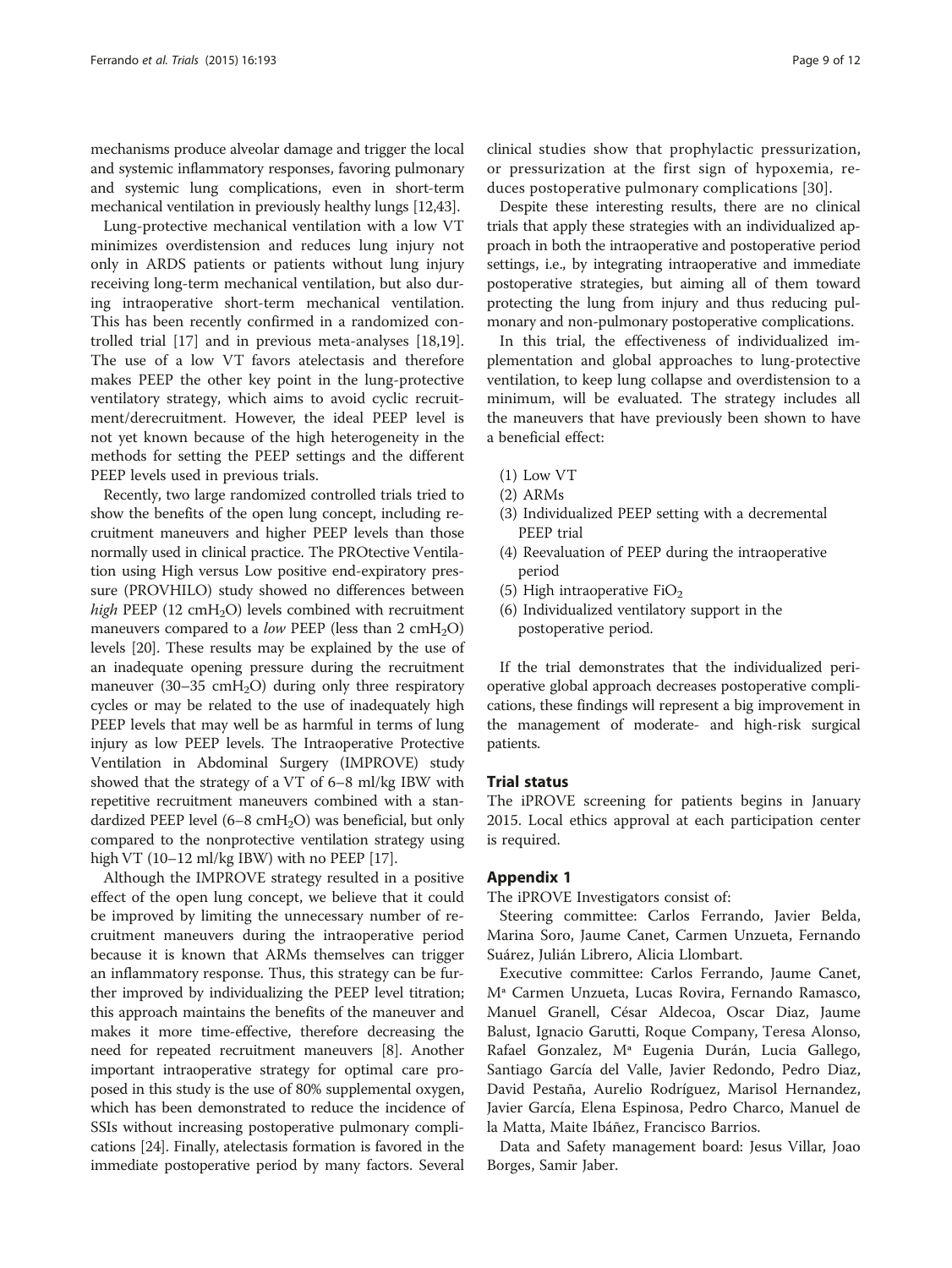<span id="page-9-0"></span>Trial management committee: Carlos Ferrando, Alicia Llombart, Marina Soro, Carlos Delgado, Salvador Peiró.

# Appendix 2

iPROVE investigators:

Esther Romero, Carolina Romero, Amanda Miñana, Tania Moreno, Antonio Katime, Estefanía Gracia, Ana Izquierdo, Tania Socorro, Concepción Rubio, Paola Valls, Angels Lozano, Alejandro Duca, Raul Incertis, Isabel Fuentes, Ana Jurado, Juan Carrizo, Jose Navarro, Abigail Villena, Ferran Serralta, Jose A Carbonell, Jaume Puig, Ernesto Pastor, Blanca Arocas, Mª Luisa García, Andrea Gutierrez, Gerardo Aguilar, Ana Mugarra, Jose M. Alonso, Maria J. Parra, Mario de Fez, Esperanza Mata, Jesus Nieves, Carlos Alvarez, Raquel Tolos, Mar Sendra, Andrea Brunelli, Virginia Cegarra, Mercedes García, Gonzalo Azparren, Patricia Piñeiro, AnaM Lajara, Jose M Pérez, Jose A de Andrés, Maria J Hernández, Lorena Gómez, Teresa Alonso, Sara Rodiño, Marta López, AnaM Pérez, Jose M Marcos, Fernando Díez, Mª Piedad Martínez, Mª del Mar Hernández, José Fernandez-Pacheco, Maria J Rivera, M Galiana, Roque Company, Ana Colás, Irene Molinós, Ana Asensio, Margarita Vergas, Clara García, Jesus Rico, Pablo García, Jose I. García, Viviana Varón, Eva Romero, Guido Mazzinari, Esperanza Herrera, Eva Rosado, Patricia Ramos, Nazario Ojeda, Oto Padrón, Lucia Valencia, Sergio Cabrera, Rayco Rodríguez, Antonio Romero, Ana González, Jessica García, Nilda Martinez de Castro, Cristina Medrano, Nuria Mané, Graciela Martínez, Roger Pujol, Amalia Alcon, Vicente Torres, Javier Román Marta García, Alejandro Dominguez, Inmaculada Benítez, Domingo González, Daniel López-Herrera, M. Sol Hernández, Clara Morales, David Soriano, David Domínguez, Samuel Hernández, Maria Vila, Maria J Alberola, Sandra Verdeguer, Maite Ibáñez, Elena Lozano, Jose Valdivia, Vicente Gilabert, Francisco Barrios, Mercedes Ayuso, Ricardo Moreno.

# Additional files

[Additional file 1:](http://www.trialsjournal.com/content/supplementary/s13063-015-0694-1-s1.docx) Ethics committees that approved the final protocol. [Additional file 2:](http://www.trialsjournal.com/content/supplementary/s13063-015-0694-1-s2.docx) Surgical procedures included in the study protocol.

#### Abbreviations

ARDS: Acute respiratory distress syndrome; ARM: Alveolar recruitment maneuvers; ASA: American Society of Anesthesiologists; BIS: Bispectral analysis; BMI: Body mass index; Bpm: Breaths per minute; C: Confidence interval; COPD: Chronic obstructive pulmonary disease; CPAP: Continuous positive airway pressure; C<sub>rs</sub>: Dynamic compliance of the respiratory system; CT: Computed tomography; ECG: Electrocardiogram; EPAP: Expiratory positive airway pressure; EtCO<sub>2</sub>: End-tidal carbon dioxide partial pressure; EVA: Visual analog pain scale (echelle visuelle analogique EVA); FiO<sub>2</sub>: Inspiratory oxygen fraction; GCS: Glasgow Coma Score; HR: Heart rate; ICU: Intensive care unit; I:E: Inspiratory-to-expiratory ratio; IL-8: Interleukin 8; IPAP: Inspiratory positive airway pressure; IPROVE: Individualized perioperative open lung ventilatory strategy; LOS: Length of stay; MAP: Mean arterial pressure;

MCP-1: Monocyte chemo-attractant protein; MV: Mechanical ventilation; NIV: Noninvasive ventilation; PaCO<sub>2</sub>: Partial pressure of carbon dioxide; PACU: Postoperative care unit; P<sub>aw</sub>: Peak airway pressure; PBW: Predicted body weight; PCV: Pressure control ventilation; PEEP: Positive end-expiratory pressure; PPCs: Postoperative pulmonary complications; P<sub>plat</sub>: Plateau pressure; PONV: Postoperative nausea and vomiting; PPV: Pulse pressure variation; Raw: Respiratory system resistance; ROS: Reactive oxygen species; RR: Respiratory rate; SBP: Systolic blood pressure; SIRS: Systemic inflammatory response syndrome; SOFA: Sequential Organ Failure Assessment; SpO<sub>2</sub>: Peripheral capillary oxygen saturation: SSI: Surgical site infection: SVV: Stroke volume variation; TNF-α: Tumor necrosis factor alpha; TOF: Train of four; VCV: Volume control ventilation; VILI: Ventilator-induced lung injury; VT: Tidal volume.

#### Competing interests

The authors declare that they have no competing interests.

#### Authors' contributions

CF, FJB, JC, MS, FS, ALl, MªCU, JL, SP, CD, IL, and GT conceived the study, participated in its design and coordination, and drafted the manuscript. LR, FR, MG, CA, OD, JB, IG, MM, AP, RG, MªED, LG, SGdV, JA, FJR, PD, DP, AR, JMG, JG, EE, PC, JN, and CR helped to design the final manuscript. All the authors read and approved the final manuscript.

#### Funding source

This trial is funded by the Instituto de Salud Carlos III of the Spanish Ministry of Economy and Competitiveness (grant PI14/00829, cofinanced by the European Regional Development Fund), and the support of the Grants Programme of the European Society of Anaesthesiology. CR is funded by grant RD12/0001/0005 from the Instituto de Salud Carlos III (cofinanced by the European Regional Development Fund).

#### Author details

<sup>1</sup> Anesthesiology and Critical Care Department, Hospital Clínico of Valencia Av. Blasco Ibañez, 17, Valencia CP: 46010, Spain. <sup>2</sup>Anesthesiology and Critical Care Department, Hospital Germans Tries i Pujol, Carretera de Canyet s/n, 08916 Badalona, Spain. <sup>3</sup>Anesthesiology and Critical Care Department, Hospital San Pau, Carrer de Sant Quintí, 89, CP: 08026 Barcelona, Spain. 4 Intensive Care Department, Uppsala University Hospital, Suecia Akademiska Sjukhuset Uppsala University, CP: 75185 Uppsala, Sweden. <sup>5</sup>FISABIO salud Pública, Av. Cataluña, 21, CP: 46020 Valencia, Spain. <sup>6</sup>Anesthesiology and Critical Care Department, Hospital de Manises, Av. De la Generalitat Valenciana, Manises CP: 46940, Spain. <sup>7</sup> Anesthesiology and Critical Care Department, Hospital La Princesa of Madrid, Calle de Diego León, 62, CP: 28006 Madrid, Spain. <sup>8</sup>Anesthesiology and Critical Care Department, Hospital General of Valencia, Av. De les Tres Creus, 2, Valencia CP: 46014, Spain. <sup>9</sup> Anesthesiology and Critical Care Department, Hospital Río Hortega of Valladolid, Calle Dulzaina, 2, Valladolid CP 47012, Spain. <sup>10</sup>Anesthesiology and Critical Care Department, Hospital La Fe of Valencia, Av. De Fernando Abril Martorell, 106, Valencia CP: 46026, Spain. <sup>11</sup>Anesthesiology and Critical Care Department, Hospital Clínic i Provincial of Barcelona, Carrer Villarroel 170, Barcelona CP: 08036, Spain. 12Anesthesiology and Critical Care Department, Hospital General Gregorio Marañon of Madrid, Calle del Doctor Esquerdo, 46, Madrid CP: 28007, Spain. <sup>13</sup> Anesthesiology and Critical Care Department, Hospital Vírgen del Rocio of Sevilla, Av. Manuel Siurot s/n, Sevilla CP: 41013, Spain. 14Anesthesiology and Critical Care Department, Complejo Hospitalario Juan Canalejo of La Coruña, Xubias, 84, La Coruña CP: 15006, Spain. 15Anesthesiology and Critical Care Department, Hospital of León, C/ Altos de Nava s/n, Leon CP: 24701, Spain. <sup>16</sup>Anesthesiology and Critical Care Department, Hospital Vírgen de la Arraixaca of Murcia, Carretera de Madrid-Cartagena s/n, Madrird CP: 30120, Spain. 17Anesthesiology and Critical Care Department, Hospital Miguel Servet of Zaragoza, Paseo Isabel la Católica, 1-3, Zaragoza CP: 50009, Spain. 18Anesthesiology and Critical Care Department, Hospital Fundación of Alcorcón, Calle de Valdelaguna, 1, Alcorcón CP: 28922, Spain. 19Anesthesiology and Critical Care Department, Hospital General of Ciudad Real, C/ Alisos, 19, Ciudad Real CP: 13002, Spain. <sup>20</sup>Anesthesiology and Critical Care Department, Hospital de Valme of Sevilla, Av. Bellavista s/n, Sevilla CP: 41014, Spain. <sup>21</sup> Anesthesiology and Critical Care Department, Hospital Ramón y Cajal of Madrid, Carretera de Colmenar Viejo Km 9, Madrid CP: 28034, Spain. <sup>22</sup> Anesthesiology and Critical Care Department, Hospital de Gran Canaria Dr. Negrín, c/ Barranco de la Ballena s/n, Negrin CP: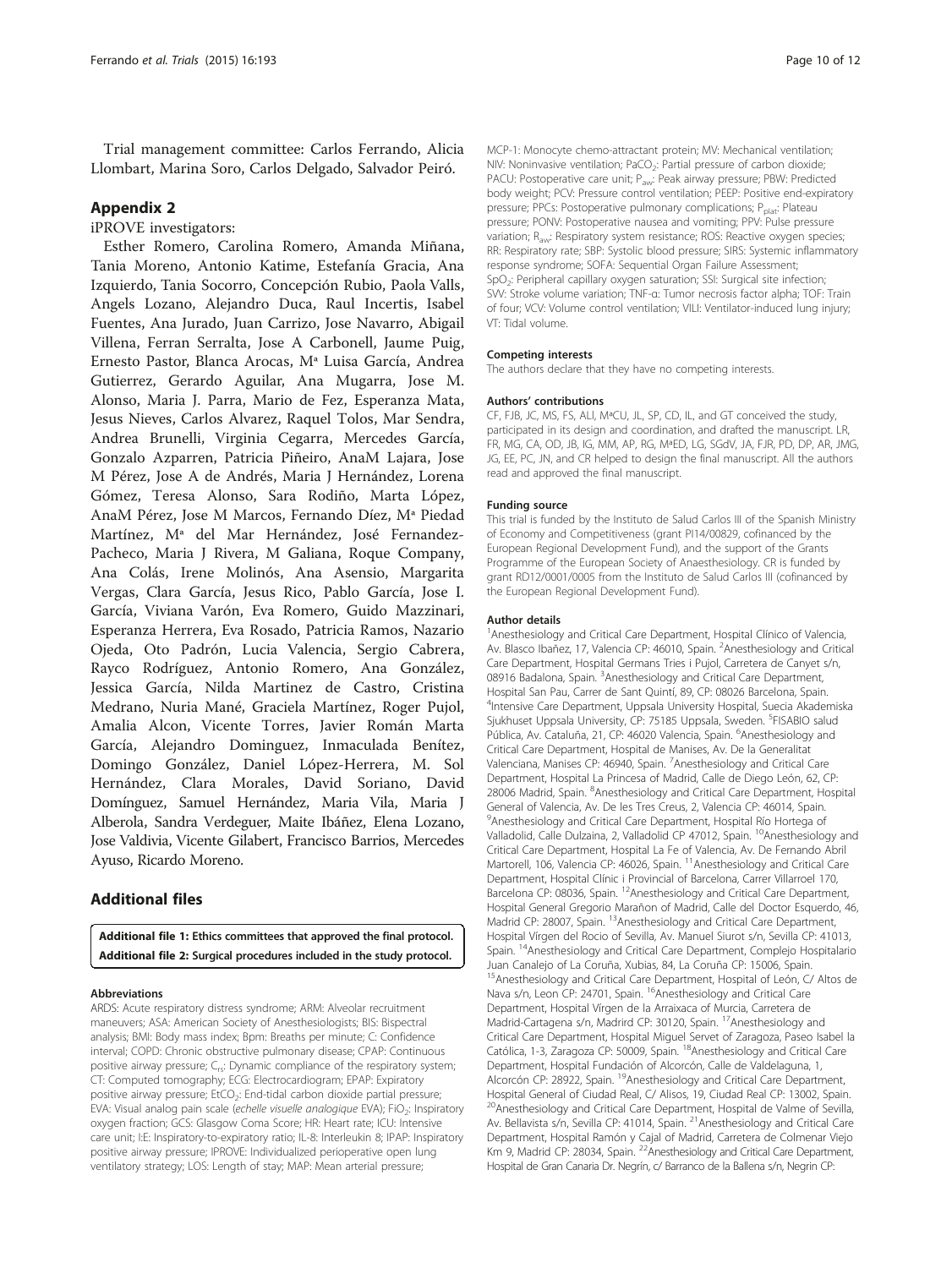<span id="page-10-0"></span>35010, Spain. <sup>23</sup>Anesthesiology and Critical Care Department, Hospital of Galdakano, Barrio Labeaga s/n, Galdakano CP: 48960, Spain. 24Anesthesiology and Critical Care Department, Complejo Hospitalario Juan Ramón Jimenez of Huelva, Ronda exterior norte, s/n, Huelva CP: 21005, Spain. <sup>25</sup>Anesthesiology and Critical Care Department, Hospital Puerta de Hierro of Majadahonda, C/ Manuel de Falla, 1, Majadahonda CP: 28222, Spain. <sup>26</sup>Anesthesiology and Critical Care Department, Hospital Nuestra Señora de la Candelaria of Santa Cruz de Tenerife, Carretera del Rosario, 145, Santa Cruz de Tenerife CP: 38010, Spain. 27Anesthesiology and Critical Care Department, Hospital Son Espases of Mallorca, Carretera de la Valldemosa, 79, Mallorca CP: 07120, Spain. <sup>28</sup> Anesthesiology and Critical Care Department, Hospital General of Alicante, Pintor Baeza, 12, Alicante CP: 03010, Spain. 29Anesthesiology Department, Hospital Privado de Comunidad Mar de Plata, Mar de Plata, Argentina.

#### Received: 26 December 2014 Accepted: 30 March 2015 Published online: 27 April 2015

#### References

- 1. Weiser TG, Regenbogen SE, Thompson KD, Haynes AB, Lipsitz SR, Berry WR, et al. An estimation of the global volume of surgery: a modelling strategy based on available data. Lancet. 2008;372:139–44.
- 2. Khuri SF, Henderson WG, DePalma RG, Mosca C, Healey NA, Kumbhani DJ. Participants in the VA National Surgical Quality Improvement Program. Determinants of long-term survival after major surgery and the adverse effect of postoperative complications. Ann Surg. 2005;242:326–41.
- 3. Warner DO. Preventing postoperative pulmonary complications: the role of the anesthesiologist. Anesthesiology. 2000;92:1467–72.
- 4. Brooks-Brunn JA. Postoperative atelectasis and pneumonia. Heart Lung. 1995;24:94–115.
- 5. Slutsky AS. Lung injury caused by mechanical ventilation. Chest. 1999;116:9S–15.
- 6. Tao T, Bo L, Chen F, Xie Q, Zou Y, Hu B, et al. Effect of protective ventilation on postoperative pulmonary complications in patients undergoing general anesthesia: a meta-analysis of randomised controlled trials. BMJ Open. 2014;4:e005208.
- 7. Amato MB, Barbas CS, Medeiros DM, Magaldi RB, Schettino GP, Lorenzi-Filho G, et al. Effect of a protective-ventilation strategy on mortality in the acute respiratory distress syndrome. N Engl J Med. 1998;338:347–54.
- 8. Ferrando C, Ferrando C, Mugarra A, Gutierrez A, Carbonell JA, García M, et al. Setting individualized positive End-expiratory pressure level with a PEEP decrement trial after a recruitment maneuver improves oxygenation and lung mechanics during One-lung ventilation. Anesth Analg. 2014;118:657–65.
- 9. Whalen FX, Gajic O, Thompson GB, Kendrick ML, Que FL, Williams BA, et al. The effects of the alveolar recruitment maneuver and positive end-expiratory pressure on arterial oxygenation during laparoscopic bariatric surgery. Anesth Analg. 2006;102:98–305.
- 10. Wolthuis EK, Vlaar AP, Choi G, Roelofs JJ, Juffermans NP, Schultz MJ. Mechanical ventilation using noninjurious ventilation settings causes lung injury in the absence of preexisting lung injury in healthy mice. Crit Care. 2009;13:R1.
- 11. Imai Y, Parodo J, Kajikawa O, de Perrot M, Fischer S, Edwards V, et al. Injurious mechanical ventilation and end-organ epithelial cell apoptosis and organ dysfunction in an experimental model of acute respiratory distress syndrome. JAMA. 2003;289:2104–12.
- 12. Michelet P, D'Journo XB, Roch A, Doddoli C, Marin V, Papazian L, et al. Protective ventilation influences systemic inflammation after esophagectomy: a randomized controlled study. Anesthesiology. 2006;105:911–9.
- 13. The Acute Respiratory Distress Syndrome Network. Ventilation with lower tidal volumes as compared with traditional tidal volumes for acute lung injury and the acute respiratory distress syndrome. N Engl J Med. 2000;342:1301–8.
- 14. Villar J, Kacmarek RM, Pérez-Méndez L, Aguirre-Jaime A. A high positive end- expiratory pressure, low tidal volume ventilatory strategy improves outcome in persistent acute respiratory distress syndrome: a randomized, controlled trial. Crit Care Med. 2006;34:1311–8.
- 15. Needham D, Colantuoni E, Mendez-Tellez PA, Dinglas VD, Sevransky JE, Dennison Himmelfarb CR, et al. Lung protective mechanical ventilation and two year survival in patients with acute lung injury: prospective cohort study. BMJ. 2012;344:2124–36.
- 16. Determann RM, Royakkers A, Wolthuis EK, Vlaar AP, Choi G, Paulus F, et al. Ventilation with lower tidal volumes as compared with conventional tidal volumes for patients without acute lung injury: a preventive randomized controlled trial. Crit Care. 2010;14:R1.
- 17. Futier E, Constantin JM, Paugam-Burtz C, Pascal J, Eurin M, Neuschwander A, et al. A trial of intraoperative Low-tidal-volume ventilation in abdominal surgery. N Engl J Med. 2013;369:428–37.
- 18. Serpa Neto A, Cardoso SO, Manetta JA, Pereira VG, Espósito DC, Pasqualucci Mde O, et al. Association between use of lung- protective ventilation with lower tidal volumes and clinical outcomes among patients without acute respiratory distress syndrome: a meta-analysis. JAMA. 2012;308:1651–9.
- 19. Hemmes SN, Serpa Neto A, Schultz MJ. Intraoperative ventilatory strategies to prevent postoperative pulmonary complications: a meta-analysis. Curr Opin Anesthesiol. 2013;26:126–33.
- 20. The PROVE. Network investigators. High versus low positive end-expiratory pressure during general anesthesia for open abdominal surgery (PROVHILO trial): a multicenter randomised controlled trial. Lancet. 2014;384:495–503.
- 21. Lumb AB, Walton LJ. Perioperative oxygen toxicity. Anesthesiol Clin. 2012;30:591–605.
- 22. Ferrando C, Soro M, Belda J. Protective strategies during cardiopulmanory bypass: ventilation, anesthestics and oxygen. Curr Opin Anaesthesiol. 2014. Epub ahead of print.
- 23. García-de-la-Asunción J, Barber G, Rus D. Hyperoxia during colon surgery is associated with a reduction of xanthine oxidase activity and oxidative stress in colonic mucosa. Redox Rep. 2011;16:121–8.
- 24. Hovaguimian F, Lysakowski C, Elia N, Tramèr MR. Effect of intraoperative high inspired oxigen fraction on surgical site infection, postoperative nausea and vomiting, and pulmonary function: systematic review and meta-analysis of randomized trials. Anesthesiology. 2013;119:303–16.
- 25. Belda FJ, Catalá-López F, Greif R, Canet J. Benefits and risks of intraoperative high inspired oxygen therapy: firm conclusions are still far off. Anesthesiology. 2014;120:1051–2.
- 26. Canet J, Belda FJ. Perioperative hyperoxia: the debate is only getting started. Anesthesiology. 2011;114:1271–3.
- 27. Gattinoni L, Caironi P, Carlesso E. How to ventilate patients with acute lung injury and acute respiratory distress syndrome. Curr Opin Crit Care. 2005;11:69–76.
- 28. Maish S, Reissmann H, Fuellekrug B, Weismann D, Rutkowski T, Tusman G, et al. Compliance and dead space fraction indicate an optimal level of positive End-expiratory pressure after recruitment in anesthetized patients. Anesth Analg. 2008;106:175–81.
- 29. Glossop A, Shephard N, Bryden DC, Mills GH. Non-invasive ventilation for weaning, avoiding reintubation after extubation and in the postoperative period: a meta-analysis. Br J Anaesth. 2012;109:305–14.
- 30. Ireland CJ, Chapman TM, Mathew SF, Herbison GP, Zacharias M. Continuous positive airway pressure (CPAP) during the postoperative period for prevention of postoperative morbidity and mortality following major abdominal surgery. Cochrane Database Syst Rev. 2014;8:CD008930.
- 31. Canet J, Gallart L, Gomar C, Paluzie G, Vallès J, Castillo J, et al. Prediction of postoperative pulmonary complications in a population-based surgical cohort. Anesthesiology. 2010;113:1338–50.
- 32. Tusman G, Belda FJ. Treatment of anesthesia-induced lung collapse with lung recruitment maneuvers. CACC. 2010;21:244–9.
- 33. Ranieri VM, Rubenfeld GD, Thompson BT, Ferguson ND, Caldwell E, Fan E, et al. Acute respiratory distress syndrome: the Berlin Definition. JAMA. 2012;307:2526–33.
- 34. Authors/Task Force Members, Dickstein K, Cohen-Solal A, Filippatos G, McMurray J, Ponikowski P, et al. ESC. Guidelines for the diagnosis and treatment of acute and chronic heart failure 2008: the task force for the diagnosis and treatment of acute and chronic heart failure 2008 of the european society of cardiology. Developed in collaboration with the heart failure association of the ESC (HFA) and endorsed by the european society of intensive care medicine (ESICM). Eur Heart J. 2008;29:2388–442.
- 35. Mehta RL, Kellum JA, Shah SV, Molitoris BA, Ronco C, Warnock DG, et al. Acute kidney injury network: acute kidney injury network: report of an initiative to improve outcomes in acute kidney injury. Crit Care. 2007;11:R31.
- 36. Horan TC, Gaynes RP, Martone WJ, Jarvis WR, Emori TG. CDC definitions of nosocomial surgical site infections, 1992: a modification of CDC definitions of surgical wound infections. Infect Control Hosp Epidemiol. 1992; 13:606–8.
- 37. Chow S. Sample Size calculations in clinical research. Chapman & Hall/CRC Biostatistics Series; 2008